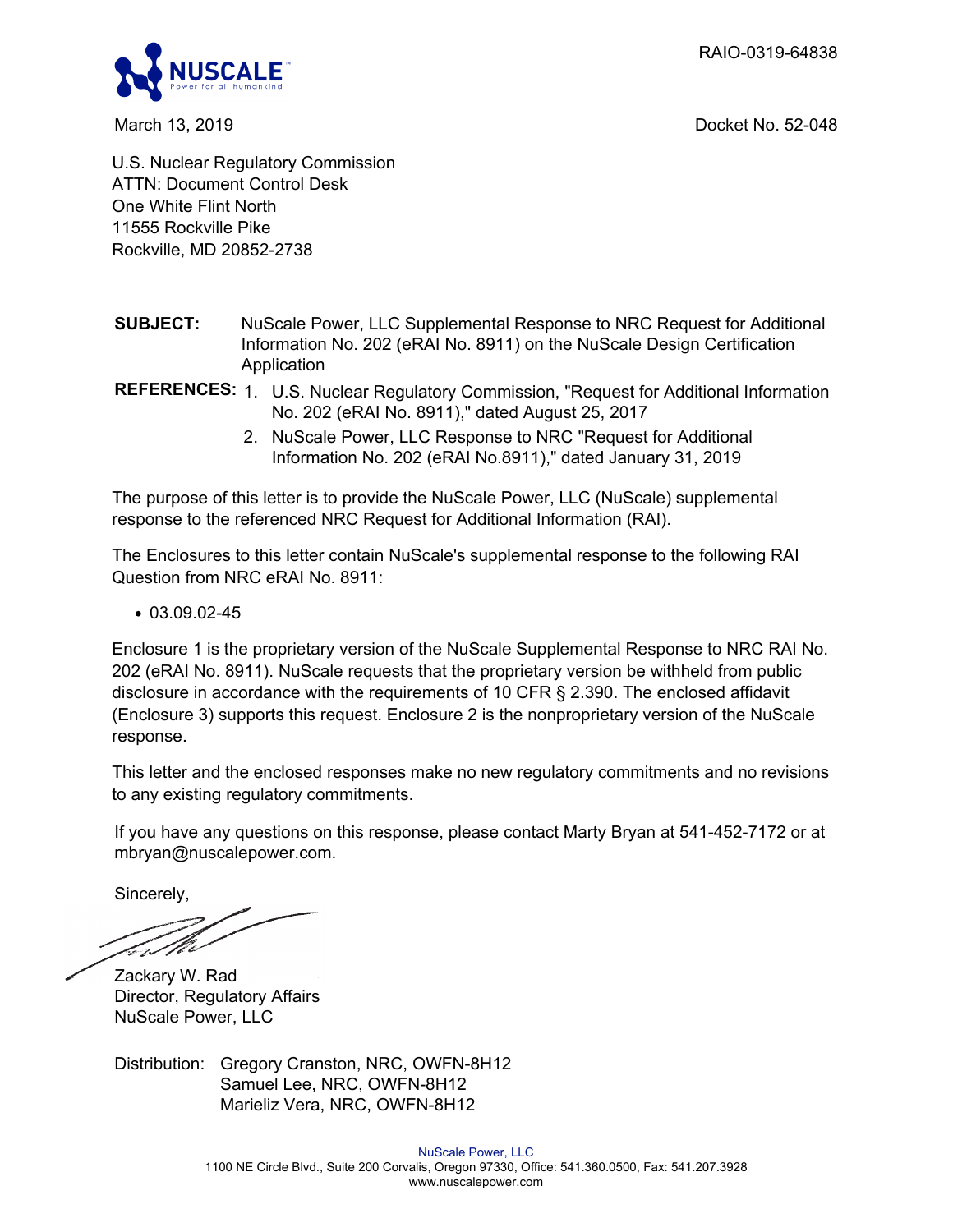

Enclosure 1: NuScale Supplemental Response to NRC Request for Additional Information eRAI No. 8911, proprietary

Enclosure 2: NuScale Supplemental Response to NRC Request for Additional Information eRAI No. 8911, nonproprietary

Enclosure 3: Affidavit of Zackary W. Rad, AF-0319-64839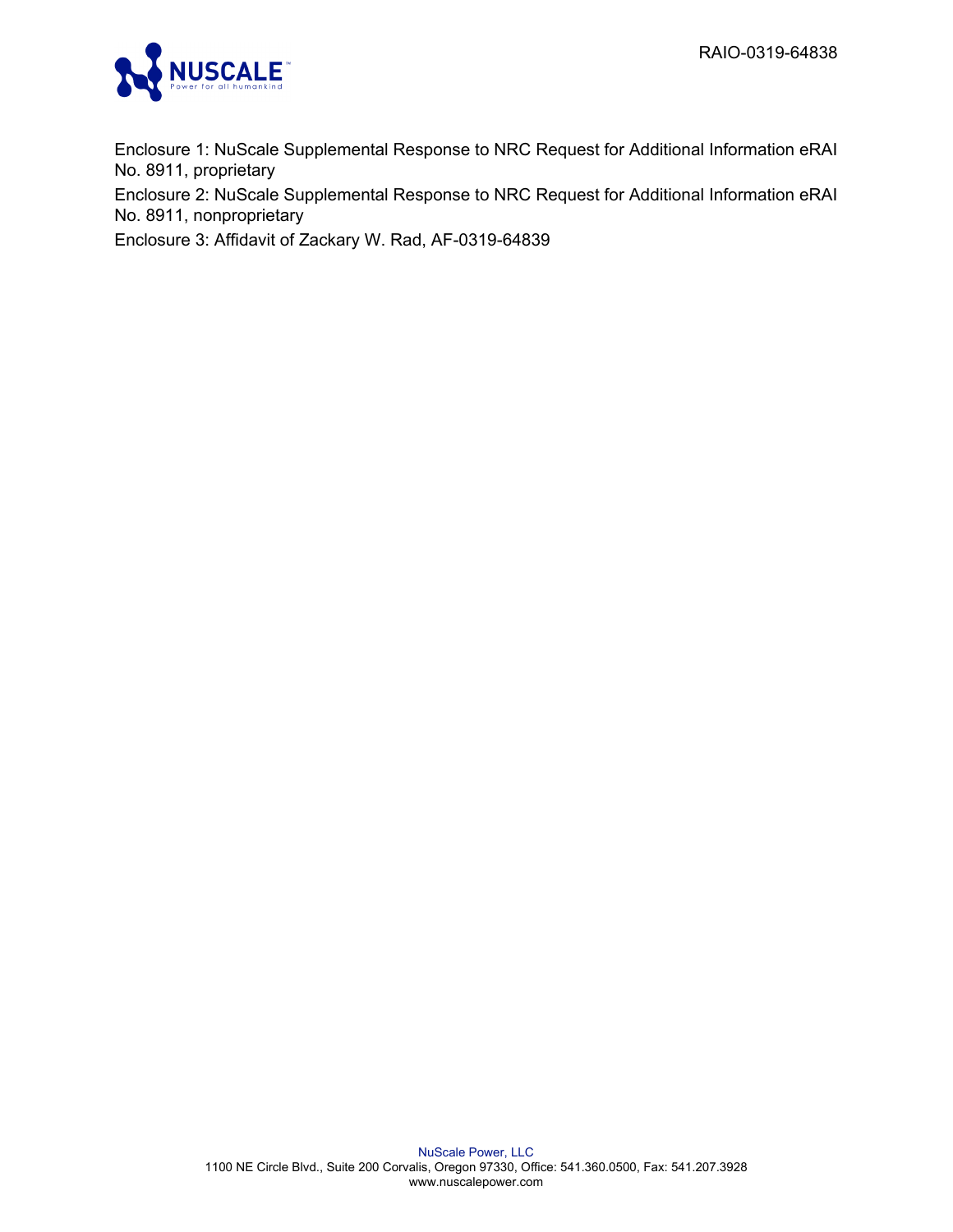

# **Enclosure 1:**

NuScale Supplemental Response to NRC Request for Additional Information eRAI No. 8911, proprietary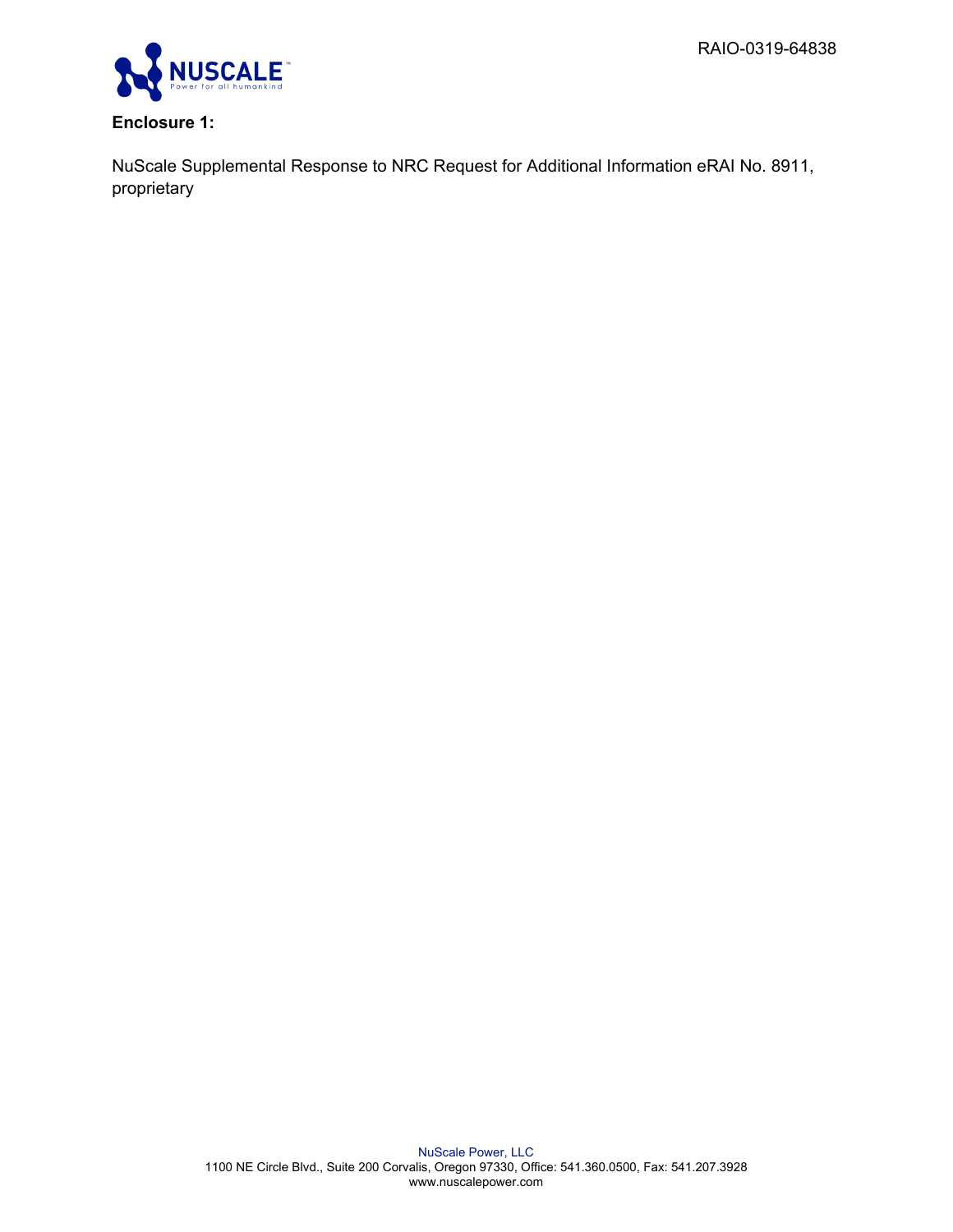

## **Enclosure 2:**

NuScale Supplemental Response to NRC Request for Additional Information eRAI No. 8911, nonproprietary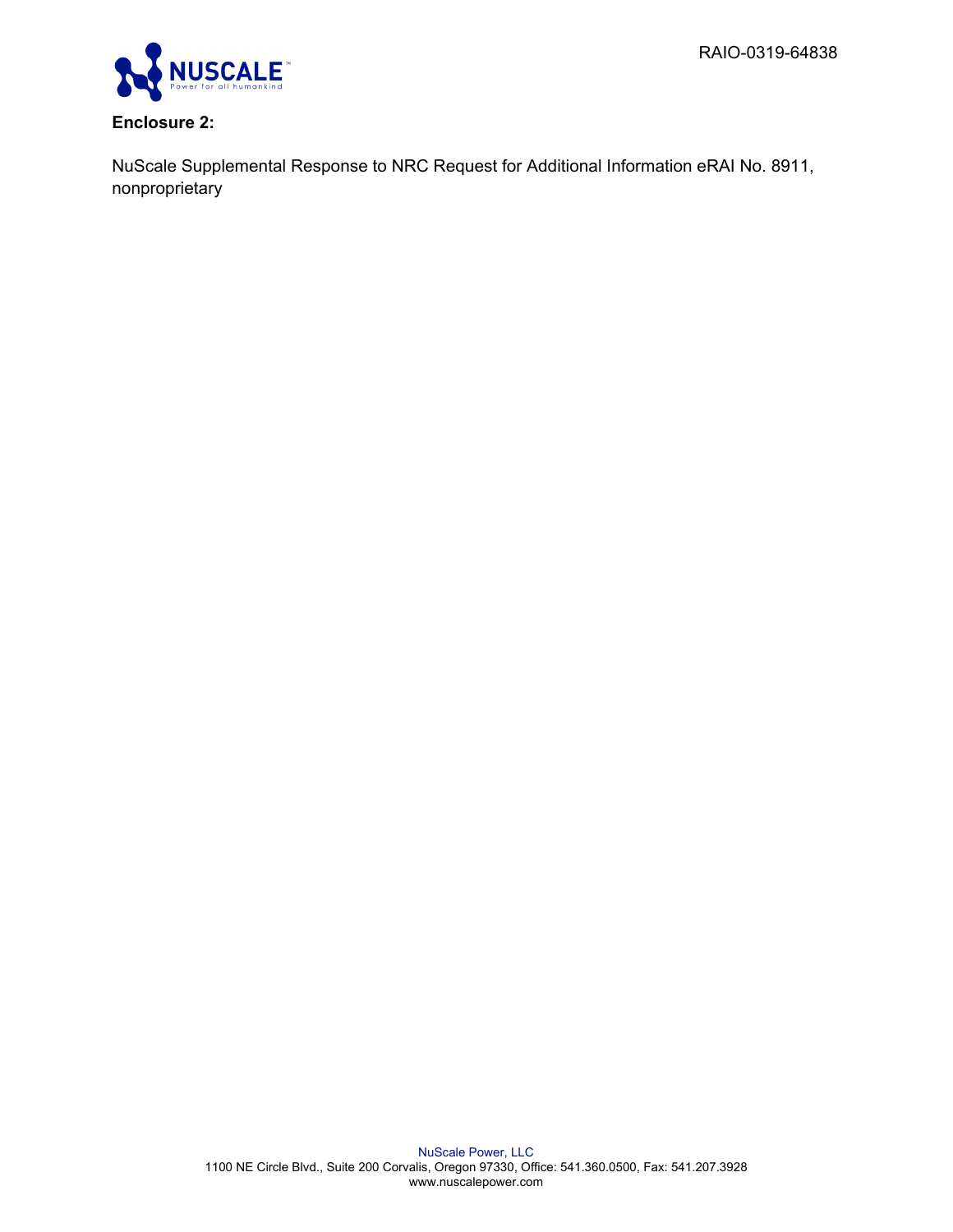

# **Response to Request for Additional Information Docket No. 52-048**

**eRAI No.:** 8911 **Date of RAI Issue:** 08/25/2017

## **NRC Question No.:** 03.09.02-45

10 CFR 50, Appendix A, GDC 2 requires systems, structures, and components important to safety be designed to withstand appropriate combinations of the effects of normal and accident conditions with the effects of natural phenomena including earthquake. TR-0916-51502-P, Rev. 0, Appendix C, Table C-1 (Summary of NuScale Power Module Component Interfaces) states that the reflector blocks and lower core plate are stacked and restrained in the horizontal direction with alignment pins. The reflector blocks and lower core plate are not restrained in the vertical direction other than by gravity. Tolerances and deformation between the mating parts allow some sliding to take place between parts. On the interface between the upper riser and lower riser, Table C-1 states that the lower riser conical section seats within the upper riser conical section. There are tolerances between the two interfacing components allowing them to pitch slightly. The upper riser is not restrained in the vertical direction other than by gravity and compression of the bellows which keeps the interface closed. The description is insufficient for staff to reach a safety finding. The applicant is requested to provide the following information:

- 1. Figure B-18 (vertical ISRS at top of the lower core plate) indicates that the maximum vertical acceleration at top of the lower core plate is about 1.6 g (i.e., spectral acceleration at the high frequency end of the ISRS) that exceeds gravity acceleration. Provide a discussion on the possibility of uplift between the reflector blocks as well as between the reflector blocks and the lower core plate under the maximum vertical acceleration and their consequence.
- 2. Provide the vertical ISRS and the maximum vertical acceleration at the interface between the upper riser and the lower riser. Provide a discussion on the possibility of uplift of the upper riser from the lower riser under the maximum vertical acceleration and their consequence.

#### **NuScale Nonproprietary**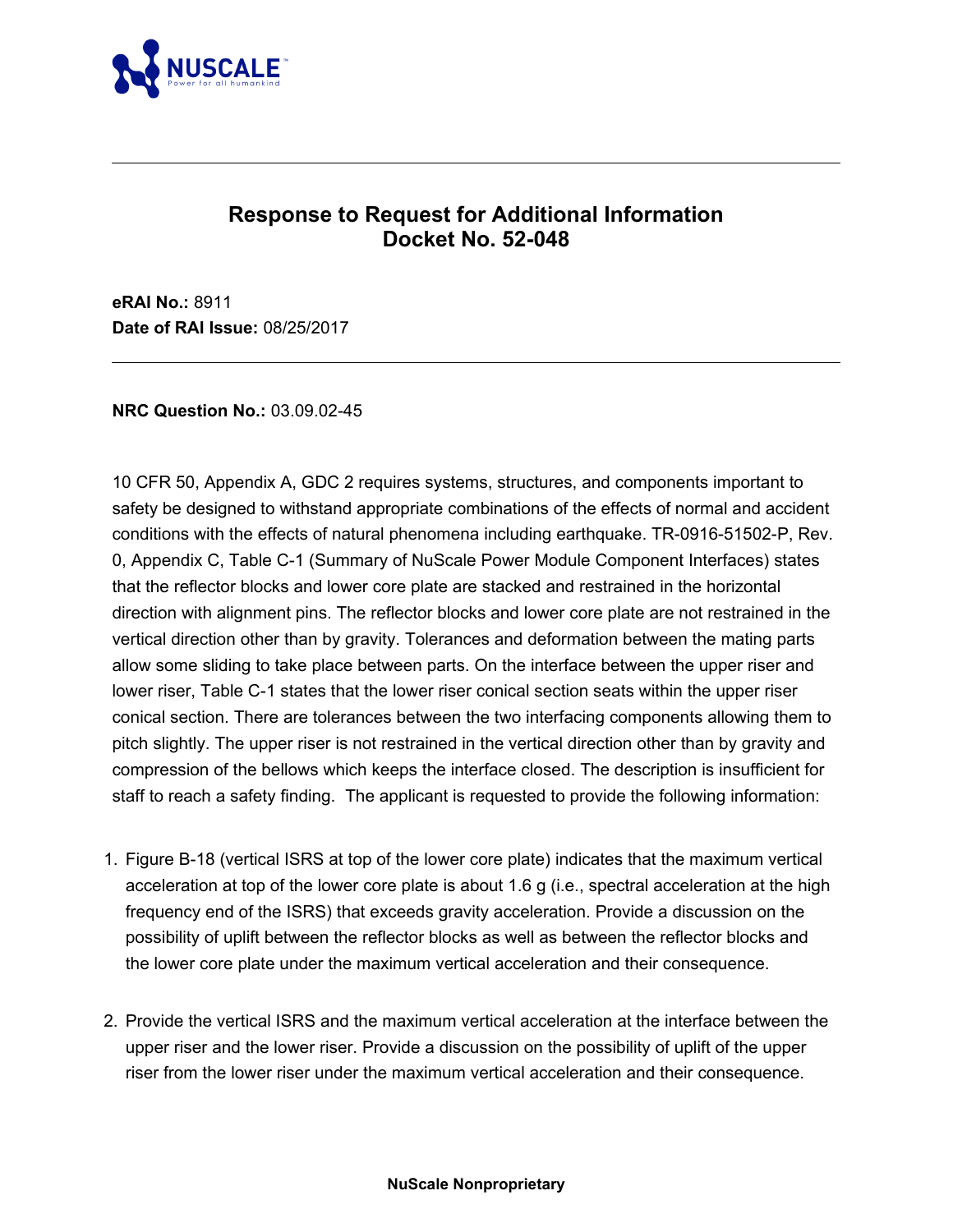

Include the requested information in the NPM Seismic Report.

## **NuScale Response:**

The response to RAI 8911 Question 03.09.02-45 was submitted by NuScale letter RAIO-0119- 64380, dated January 31, 2019. In a subsequent followup public meeting with NRC on February 27, 2019, it was asked that the four questions below be addressed with a supplemental RAI response.

This information supplements that provided in the response to RAI 8911 Question 03.09.02-45.

Question 1) The RAI markup stated that forces due to Coulomb friction do not occur because uplift of the blocks is not sufficient to close the vertical gap above the reflector blocks. Provide the total uplifts of the blocks and the vertical gap above the reflector blocks.

NuScale response -

The distance between lower and upper core plates is  $\{ \}$   $\}^{2(a),(c)}$ . The height of the reflector blocks is nominally:

- $\{\{\}$   $\}$ <sup>2(a),(c)</sup> (height of block 6)
- $\{ \}$ <sup>2(a),(c)</sup> (height of block 5)
- { ${ }$ {{  ${}$ }}<sup>2(a),(c)</sup> (height of block 4)
- $\{\{\}$   $\}$ <sup>2(a),(c)</sup> (height of block 3)
- $\{\{\}$   $\}^{2(a),(c)}$  (height of block 2)
- $\{\{\}$   $\}$ <sup>2(a),(c)</sup> (height of block 1)
- $=\{\}\$

Therefore the vertical gap between the top of the reflector blocks and the bottom of the upper core plate is nominally:

 $\{\{\}$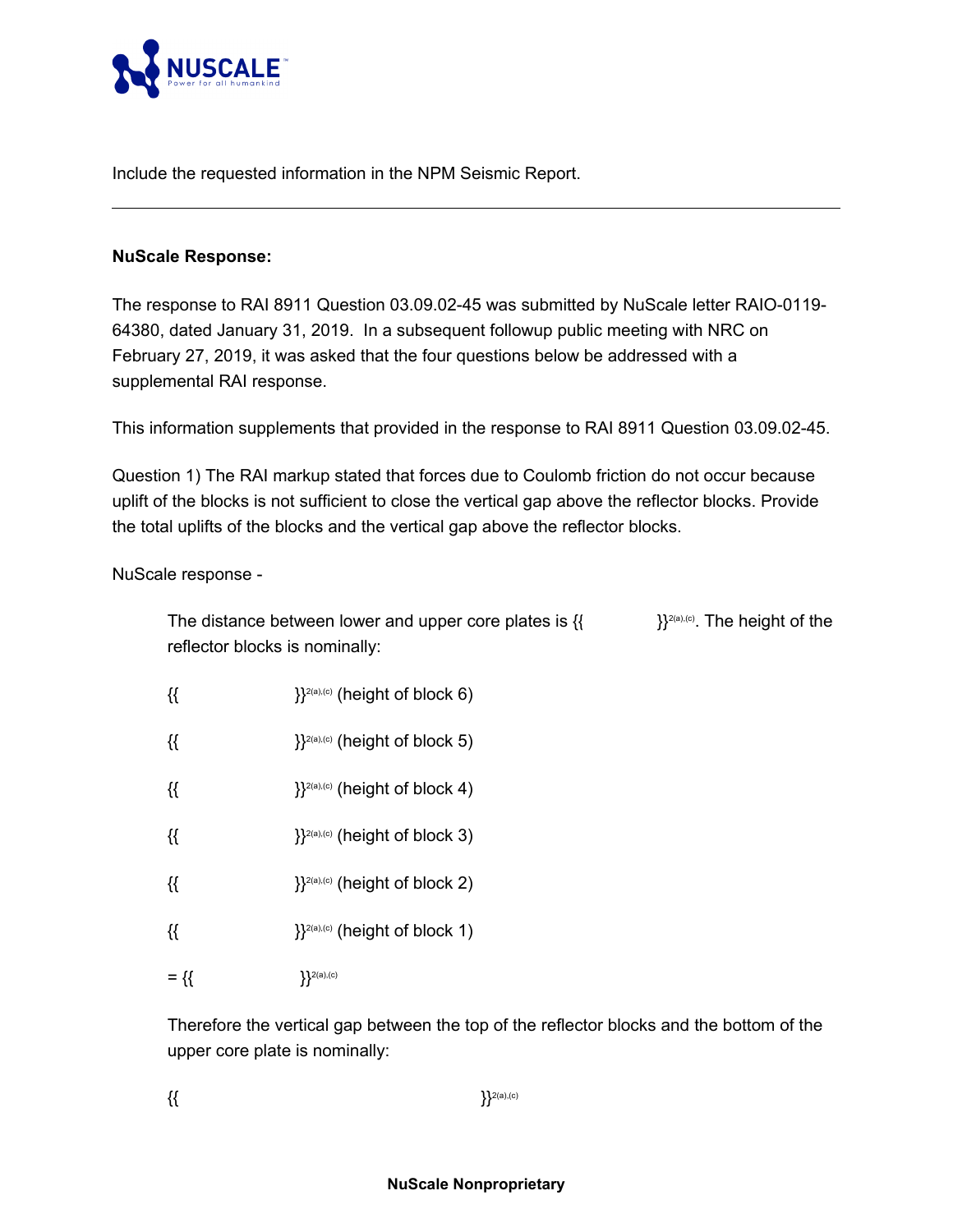

The closure of this gap is taken as the sum of the maximum enveloped uplifts of each reflector block from the block beneath it for the twelve seismic cases analyzed (the uplifts listed below do not occur at the same time in the transient run, therefore this summation is conservative):

| {{     | $\}$ <sup>2(a),(c)</sup> (uplift of block 5 from block 4)        |
|--------|------------------------------------------------------------------|
| {{     | }} <sup>2(a)</sup> ,(c) (uplift of block 4 from block 3)         |
| {{     | }} <sup>2(a)</sup> ,(c) (uplift of block 3 from block 2)         |
| {{     | $\}$ <sup>2(a),(c)</sup> (uplift of block 2 from block 1)        |
| {{     | }} <sup>2(a),(c)</sup> (uplift of block 1 from lower core plate) |
| $= \{$ | $\{2(a), (c)\}$                                                  |

 $\{ \}$   $\}$ <sup>2(a),(c)</sup> (uplift of block 6 from block 5)

Accordingly, the  $\{ \}$   $\}$ <sup>2(a),(c)</sup> inch vertical gap above block 6 and below the upper core plate does not close.

Question 2) Confirm that the reflector block uplift distance and impact force on the fuel are the bounding values of the 12 seismic runs considering 130% NPM stiffness and Fourier node coupling between the core barrel and reflectors.

NuScale response -

Confirmed. The reflector block uplift distance and impact force on the fuel are the bounding values of the 12 seismic runs, four of which consider 130% NPM stiffness, and all of which use Fourier node coupling between the core barrel and reflectors.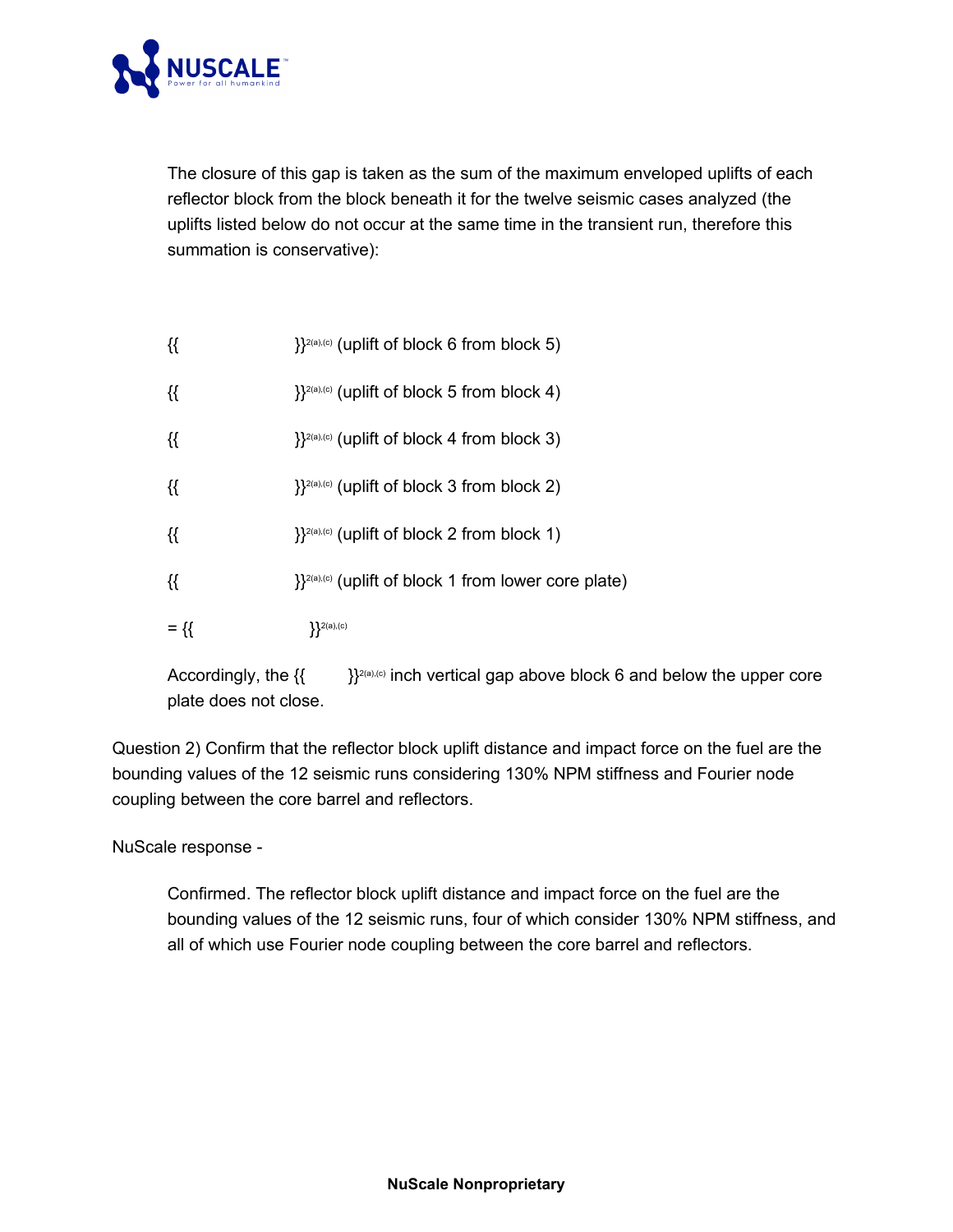

Question 3) Which method is used in the contact analysis (e.g., Augmented Lagrangian or Penalty function)?

NuScale response -

The Augmented Lagrangian method is used in the contact formulation for the reflector blocks.

Question 4) Explain the meaning of reflector block rough contact surfaces in Figure 4-11 "Lower RVI to Reflector Contacts and Contact Mesh" and how they are considered in the impact analysis.

NuScale response -

The reflector block rough contact surfaces as discussed in revised Section 4.1.3.3 and as shown in Figure 4-11 "Lower RVI to Reflector Contacts and Contact Mesh" of TR-0916-51502 are the CONTA174 and TARG170 elements created on the mating surfaces of the reflector blocks. The contact formulation is specified as "rough" in ANSYS in order to disallow lateral sliding in the analysis. The contact surfaces are physically constrained by the raised edges of the reflector blocks and by the pins between the lower core plate to the bottom reflector block.

## **Impact on DCA:**

There are no impacts to the DCA as a result of this response.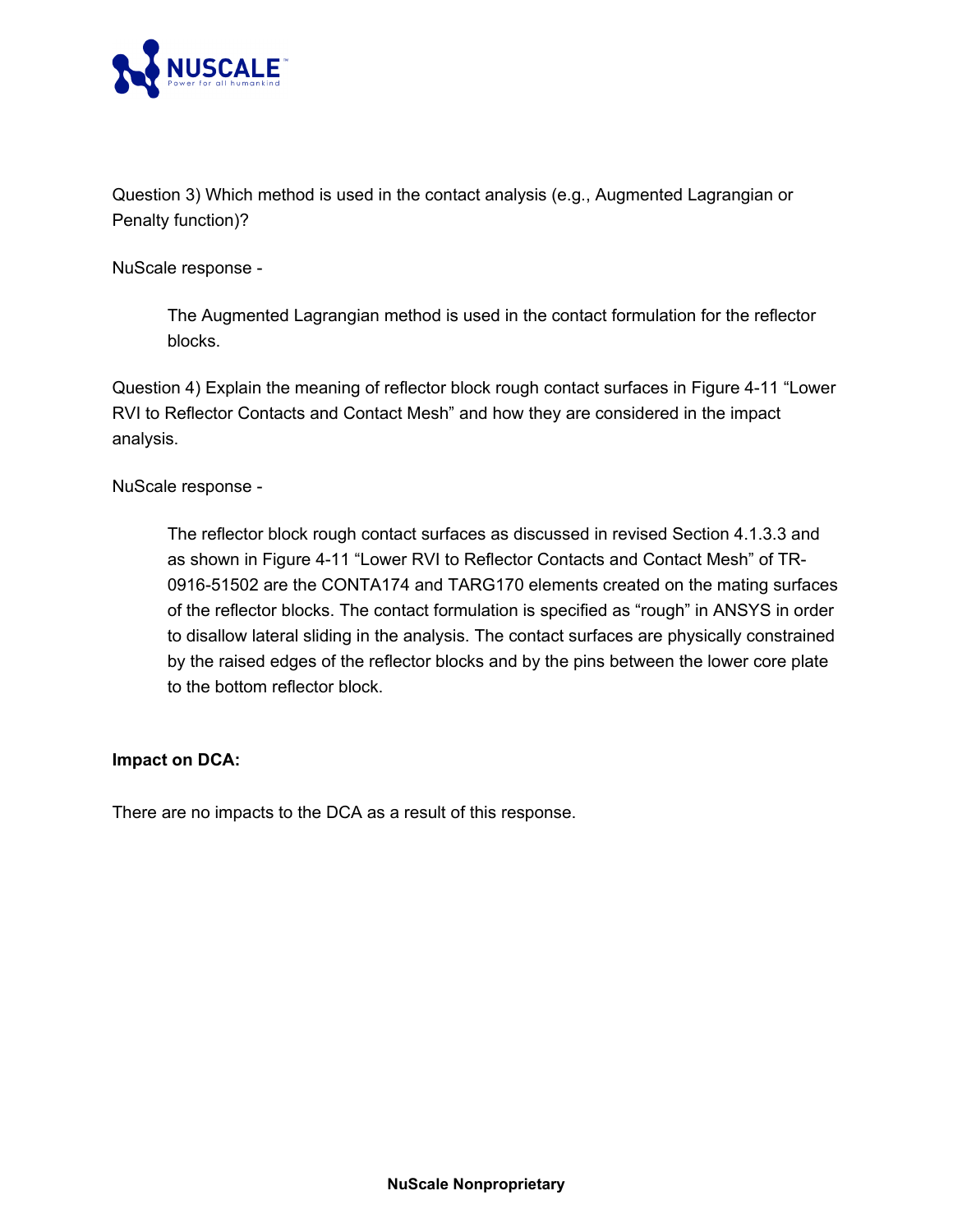RAIO-0319-64838



**Enclosure 3:**

Affidavit of Zackary W. Rad, AF-0319-64839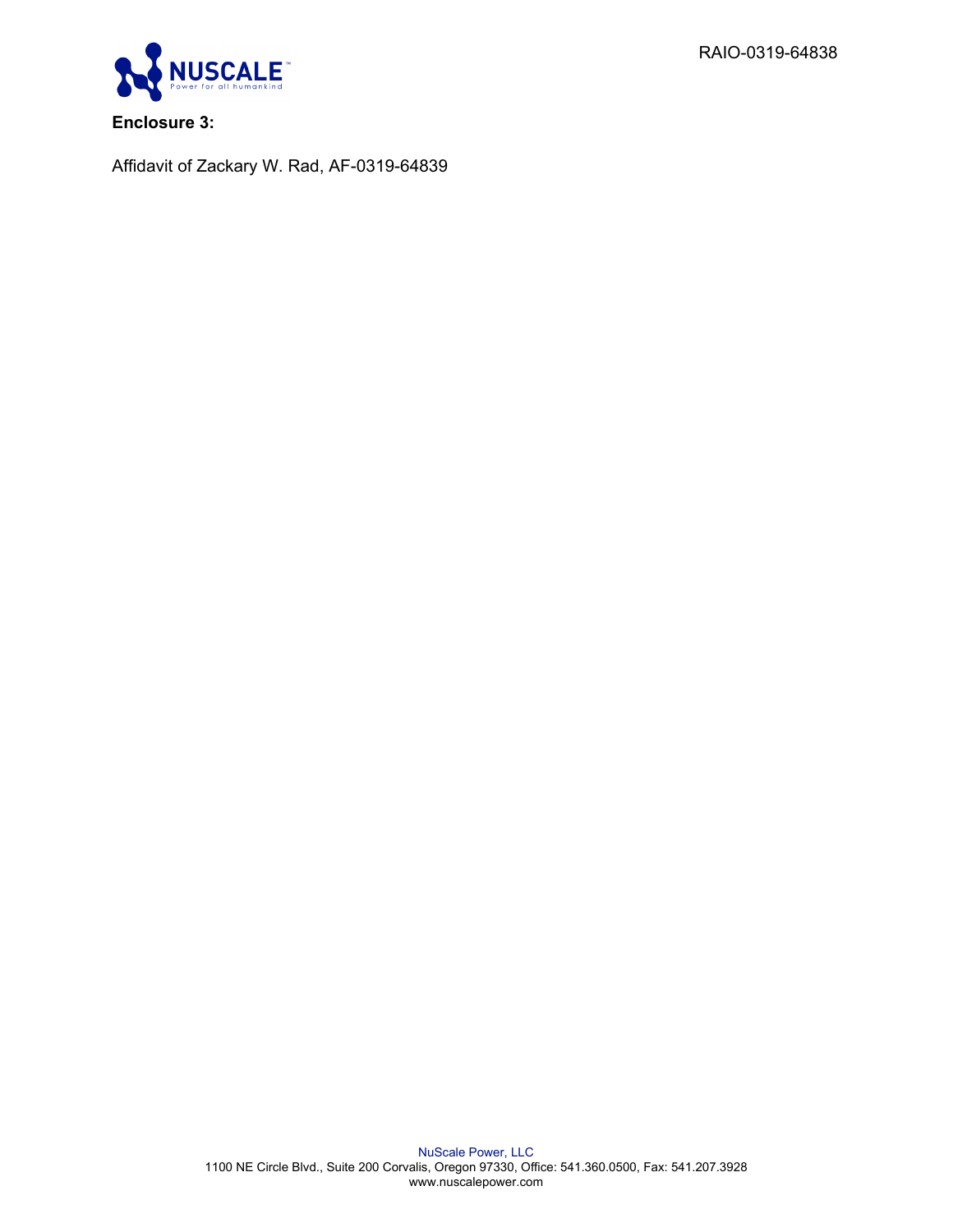## **NuScale Power, LLC**

### AFFIDAVIT of Zackary W. Rad

I, Zackary W. Rad, state as follows:

- 1. I am the Director, Regulatory Affairs of NuScale Power, LLC (NuScale), and as such, I have been specifically delegated the function of reviewing the information described in this Affidavit that NuScale seeks to have withheld from public disclosure, and am authorized to apply for its withholding on behalf of NuScale.
- 2. I am knowledgeable of the criteria and procedures used by NuScale in designating information as a trade secret, privileged, or as confidential commercial or financial information. This request to withhold information from public disclosure is driven by one or more of the following:
	- a. The information requested to be withheld reveals distinguishing aspects of a process (or component, structure, tool, method, etc.) whose use by NuScale competitors, without a license from NuScale, would constitute a competitive economic disadvantage to NuScale.
	- b. The information requested to be withheld consists of supporting data, including test data, relative to a process (or component, structure, tool, method, etc.), and the application of the data secures a competitive economic advantage, as described more fully in paragraph 3 of this Affidavit.
	- c. Use by a competitor of the information requested to be withheld would reduce the competitor's expenditure of resources, or improve its competitive position, in the design, manufacture, shipment, installation, assurance of quality, or licensing of a similar product.
	- d. The information requested to be withheld reveals cost or price information, production capabilities, budget levels, or commercial strategies of NuScale.
	- e. The information requested to be withheld consists of patentable ideas.
- 3. Public disclosure of the information sought to be withheld is likely to cause substantial harm to NuScale's competitive position and foreclose or reduce the availability of profitmaking opportunities. The accompanying Request for Additional Information response reveals distinguishing aspects about the method by which NuScale develops its power module seismic analysis.

NuScale has performed significant research and evaluation to develop a basis for this method and has invested significant resources, including the expenditure of a considerable sum of money.

The precise financial value of the information is difficult to quantify, but it is a key element of the design basis for a NuScale plant and, therefore, has substantial value to NuScale.

If the information were disclosed to the public, NuScale's competitors would have access to the information without purchasing the right to use it or having been required to undertake a similar expenditure of resources. Such disclosure would constitute a misappropriation of NuScale's intellectual property, and would deprive NuScale of the opportunity to exercise its competitive advantage to seek an adequate return on its investment.